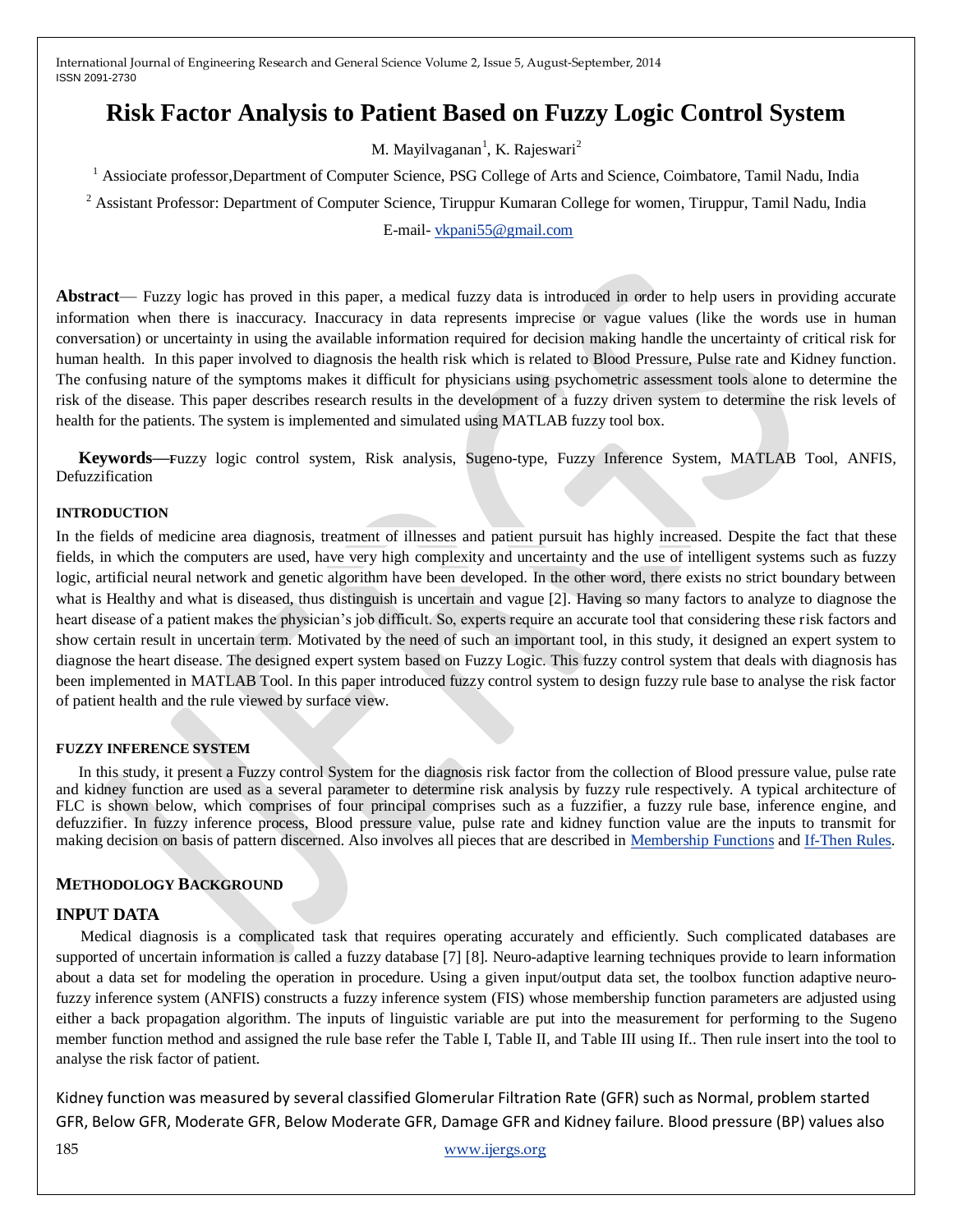classified by different ranges such as Low normal, Low BP, Very Low BP, Extreme Low BP, Danger Low BP, Very Danger Low BP, Danger too Low BP, Normal BP, High Normal BP, Border line BP, High BP, Very High BP, Extreme very High BP, Very danger High BP. Pulse values are derived from systolic and diastolic Blood pressure value. Such Blood pressure values to be analyzing to the kidney function for determine the risk factor.

|                                                          | <b>Comment</b>                                                                | <b>Blood Pressure</b>                                  |                                           |                                      |                                 |                                           |
|----------------------------------------------------------|-------------------------------------------------------------------------------|--------------------------------------------------------|-------------------------------------------|--------------------------------------|---------------------------------|-------------------------------------------|
| <b>Cases</b>                                             |                                                                               | 60-40<br><b>Very</b><br><b>Danger</b><br><b>Low BP</b> | $50-30$<br><b>Danger</b><br>Too<br>Low BP | 120-80<br><b>Normal</b><br><b>BP</b> | 130-85 High<br><b>Normal BP</b> | 140-90<br><b>Border Line</b><br><b>BP</b> |
| Kidney<br>Function<br>[Glomerular<br>Filtration<br>Rate] | Normal $(>90)$<br><b>Below GFR</b><br>$(80-89)$                               | Very<br>Danger<br>Low BP<br>$++$                       | Low<br>$BP++$                             | Normal<br>BP                         | <b>High Normal</b><br><b>BP</b> | Border<br>Line BP                         |
|                                                          | Moderate GFR<br>$(45-59)$<br><b>Below Moderate</b><br><b>GFR</b><br>$(30-44)$ | Very<br>Danger<br>Low<br>$Bp +$                        | Low<br>$BP +$                             |                                      | <b>High Normal</b><br>$BP +$    |                                           |
|                                                          | Damage GFR<br>$(15-29)$<br>Kidney Failure<br>GFR < 15                         | Very<br>Danger<br>Low BP                               | Low BP                                    |                                      | <b>High Normal</b><br>$BP++$    |                                           |

TABLE I. Analysis the variable in Rule Base

# TABLE II. Analysis the variable in Rule Base (Contd)

|                                                          |                                                                  | <b>Blood Pressure</b>         |                  |                                    |                                   |                        |  |
|----------------------------------------------------------|------------------------------------------------------------------|-------------------------------|------------------|------------------------------------|-----------------------------------|------------------------|--|
| <b>Cases</b>                                             | <b>Comment</b>                                                   | 115-75<br>Low<br><b>Norma</b> | 100-65<br>Low BP | $90 - 60$<br><b>Very</b><br>Low BP | 80-55<br><b>Extreme</b><br>Low BP | 70-45<br>Danger Low BP |  |
| Kidney<br>Function<br>[Glomerular<br>Filtration<br>Rate] | Normal $($<br>90)<br><b>Below GFR</b><br>$(80-89)$               | Low<br>Normal<br>$++$         | Low<br>$BP++$    | Very<br>Low BP                     | <b>Extreme Low</b><br>$BP++$      | Danger Low BP          |  |
|                                                          | Moderate<br>GFR.<br>$(45-59)$<br>Below<br>Moderate<br>GFR(30-44) | Low<br>Normal<br>$+$          | Low<br>$BP +$    |                                    | <b>Extreme Low</b><br>$BP +$      |                        |  |
|                                                          | Damage<br>GFR(15-29)<br>Kidney<br>Failure<br>GFR < 15            | Low<br>Normal                 | Low<br><b>BP</b> |                                    | <b>Extreme Low</b><br><b>BP</b>   |                        |  |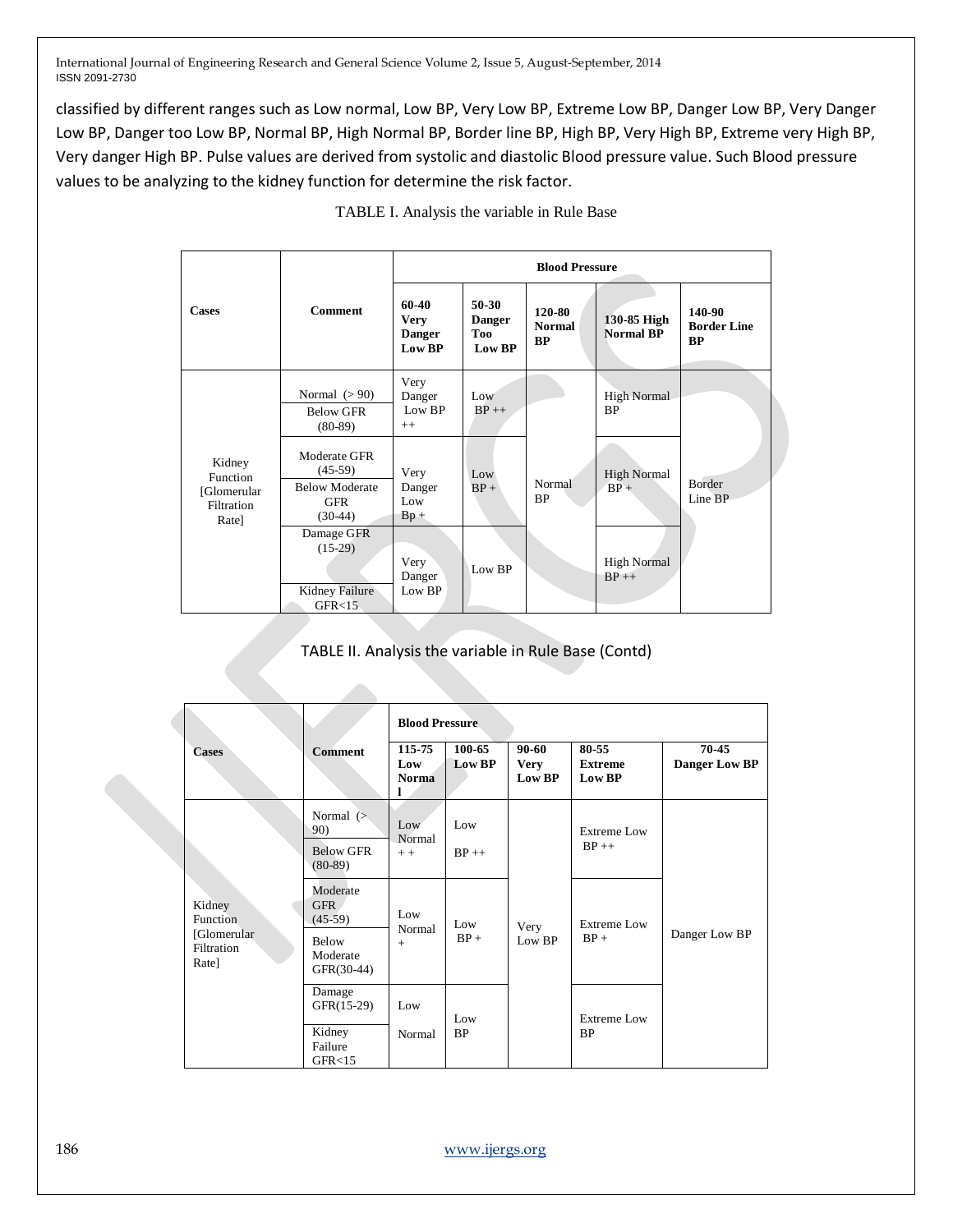| <b>Cases</b>                                                    | <b>Comment</b>                                   | <b>Blood Pressure</b>     |                                   |                                      |                                  |  |
|-----------------------------------------------------------------|--------------------------------------------------|---------------------------|-----------------------------------|--------------------------------------|----------------------------------|--|
|                                                                 |                                                  | 160-100<br><b>High BP</b> | 180-110<br><b>Very</b><br>High BP | 210-125 Extreme<br>Very High BP      | 240-140<br>Very danger<br>Low BP |  |
| Kidney<br><b>Function</b><br>[Glomerular<br>Filtration<br>Rate] | Normal<br>(>90)                                  | High                      | Very High                         | <b>Extreme Very</b><br>High BP       | Very danger<br>Low BP            |  |
|                                                                 | <b>Below</b><br>GFR (80-89)                      | $BP++$                    | $BP++$                            | Extreme Very<br>$High BP+$           | Very danger<br>Low $BP+$         |  |
|                                                                 | Moderate GFR<br>$(45-59)$                        |                           | Very High                         | <b>Extreme Very</b><br>$High BP++$   | Very danger<br>$Low BP++$        |  |
|                                                                 | <b>Below Moderate</b><br><b>GFR</b><br>$(30-44)$ | High<br>$Bp +$            | $BP +$                            | <b>Extreme Very</b><br>$High BP++$   | Very danger<br>Low $BP_{+++}$    |  |
|                                                                 | Damage GFR<br>$(15-29)$                          |                           | Very High<br><b>BP</b>            | <b>Extreme Very</b><br>$High BP++++$ | Very danger<br>Low $BP_{+++}$    |  |
|                                                                 | Kidney Failure<br>GFR < 15                       | High BP                   |                                   | <b>Extreme Very</b><br>$High BP++++$ | Very danger<br>Low $BP$ +++++    |  |

# TABLE III. Analysis the variable in Rule Base (Contd)

## **SUGENO FIS METHOD**

Adaptive neuro fuzzy inference system (ANFIS) represent Sugeno e Tsukamoto fuzzy models. A typical rule in a Sugeno fuzzy model has the form an example, If Input  $1 = x$  and Input  $2 = y$ , then Output is  $z = ax + by + c$ 

For a zero-order Sugeno model, the output level *z* is a constant  $(a=b=0)$ . The output level *z*<sub>i</sub> of each rule is weighted by the firing strength w<sup>i</sup> of the rule.

Typical membership function is followed by the formula,



Where parameters are referred as premise parameters. Every node in this layer is a fixed node labeled; an output of factor will produce by all incoming signals of given parameter. An i<sup>th</sup> node calculates the ratio of the i<sup>th</sup> rules by firing strength to the sum of all rule's firing strengths. The outputs are called normalized firing strength. An overall output computes by the summation of all incoming signals such as

$$
\sum_{i} \overline{w_i} f_i = \frac{\sum_{i} w_i f_i}{\sum_{i} w_i}
$$
 (2)

Through this Sugeno method gives a crisp output f(u) generated from the fuzzy input. Under the process Fuzzification was handle for first step a proper choice of process state variables and control variables is essential to characterization of the operation of a fuzzy logic control system. In decision making logic, If...Then rule base follow for measuring the membership values obtained. Finally the defuzzification is processed for combining the fuzzy outputs of all the rules to give one crisp value [2].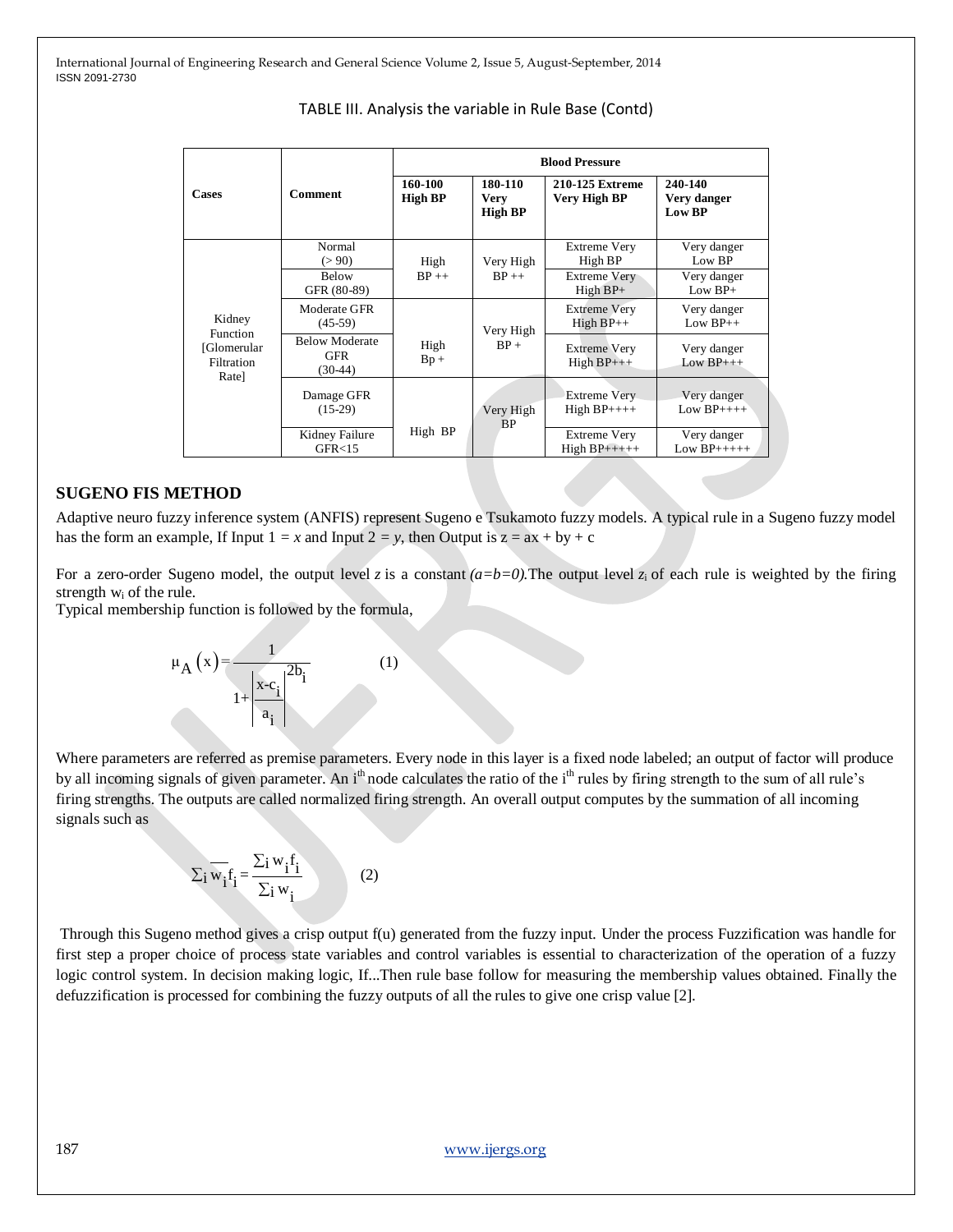





Fig.2. Final plot of Member function - Blood Pressure

From fig.1 and fig.2 represents the member function of blood pressure are constructed for finding the risk factor based on the rule base inputs[4] [5].

# **INFERENCE ENGINE**

The domain knowledge is represented by a set of facts about the current state of a patient. The inference engine compares each rule stored in the knowledge base with facts contained in the database. When the IF (condition) part of the rule matches a fact, the rule is fired and its THEN (action) part is executed. The condition is check blood pressure is mf1, pulse value represents mf2, and kidney function is representing as mf3. The inference engine uses a system of rules to make decisions through the fuzzy logical operator and generates a single truth value that determines the outcome of the rules. This way, they emulate human cognitive process and decision making ability and finally they represent knowledge in a structured homogenous and modular way.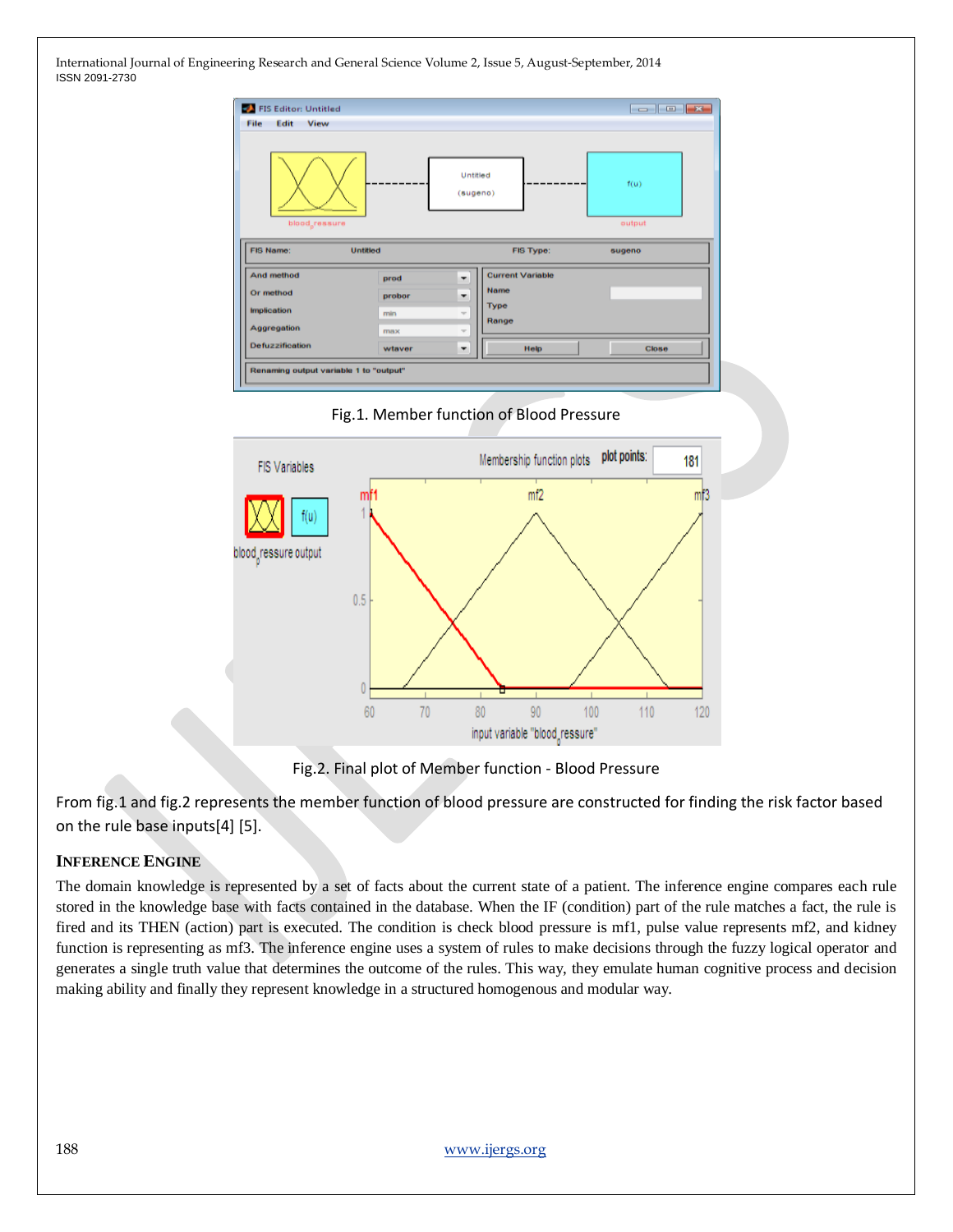

Fig.3. Logic gate for finding the risk rate

From the figure 3 describe, X and Y are pressure value which represent as S, pulse values are derived from given pressure value which represent S1, c and C1 represent as a carry's out which is used to XOR calculation data wants to carry's the value for getting the result and z are Kidney function value which represent X2.The pulse rate was analysed by given Systolic and Diastolic values. Finally risk factor was analysed by Blood Pressure, Pulse rate and GFR rate of kidney functions.

## **DEFUZZIFICATION**

Defuzzification is the process of converting the final output of a fuzzy system to a crisp value. For decision making purposes, the output fuzzy sets must be defuzzifier to crisp value in the real life domain. Finally the process of defuzzification converts the conclusion of the mechanism into the actual inputs for the process. The health risk are determines the level of severity of depression risk given the input variables. The fuzzy system provides an objective process for obtaining the depression risk level. After determining the fuzzy membership functions, for the purpose of the study a standard rule base is developed to generate rules for the inference engine. A total of 250 rules were generated representing three fuzzy linguistically designed inputs. The simulation of the fuzzy system was carried out with MATLAB tool. The severity level is obtained as output response for the input values (blood pressure= 120/80, pulse value =40, kidney function = below moderate). New input values generate new depression risk output responses. Also the inputs can be set explicitly using the edit field and this will again produce a corresponding output that is consistent with the fuzzy rule base. Finally the health risk was observed by the relationship between those attributes in the determination of risk levels as shown in fig. 4.